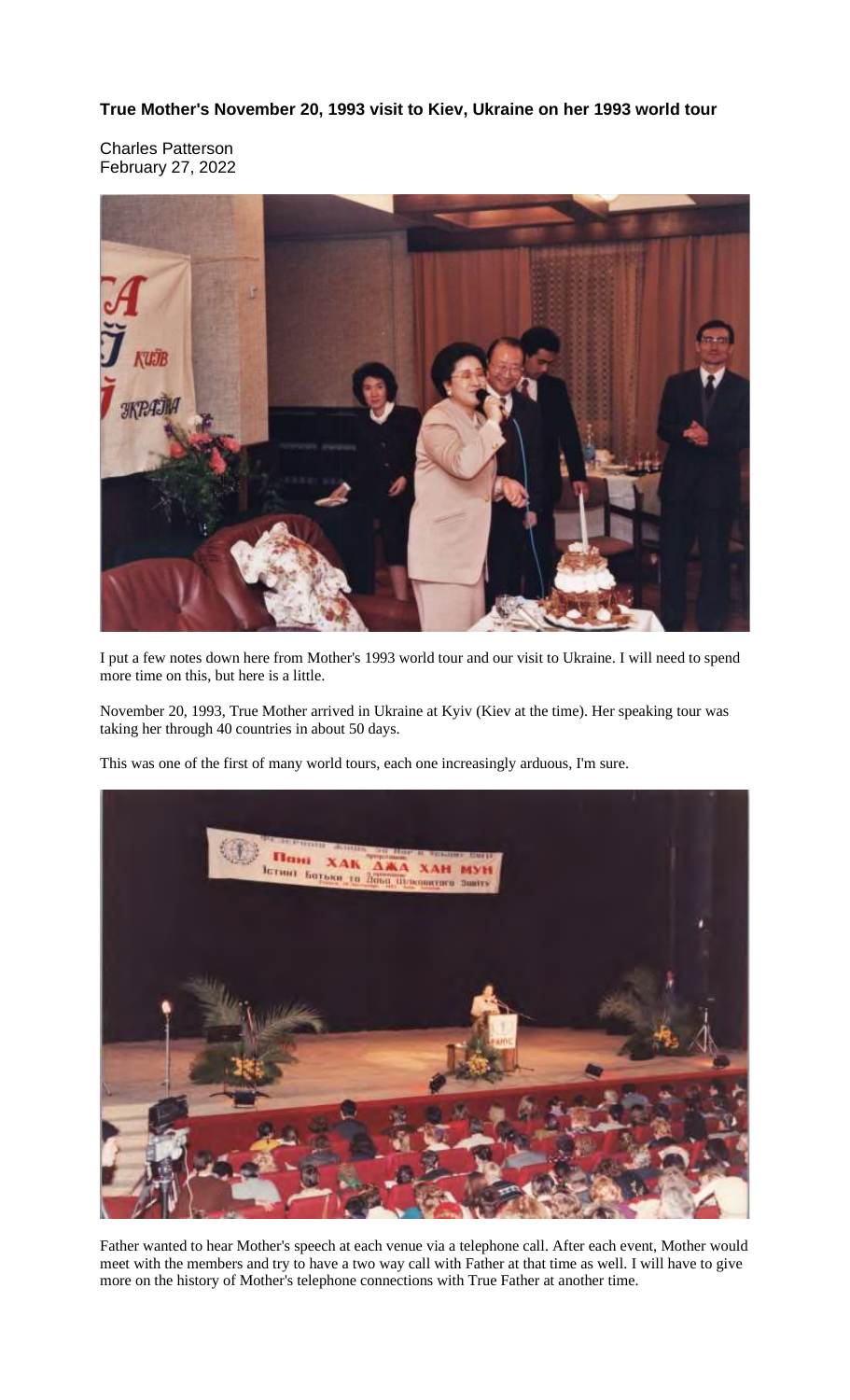Bob Smart and I were traveling as Mother's security team. Due to my experience with technology and working telecommunications at East Garden, I was assisting with both security and tasked with providing the telephone hook up at each location.

When departing a location, Bob would always go to the airport ahead of time to see that arrangements were made, I would remain with Mother to see that all of the party as well as all of the luggage made it to the airplane.



When arriving at a new destination, Bob would always try to depart the plane as quickly as possible to be able to be with Mother and I would stay back to see that all the luggage was obtained at the baggage claim. That was often a challenge for him because we would always be in coach class, while Mother and some of her party were in first class seats. They would be first off the plane and Bob would have to find clever ways to get through the crowded aisles to be able to catch up with them. This arrangement worked out because along with Mother's luggage, I also watched out for the cases of video equipment for the New Future Films videographer and the equipment I needed to make the phone connections.

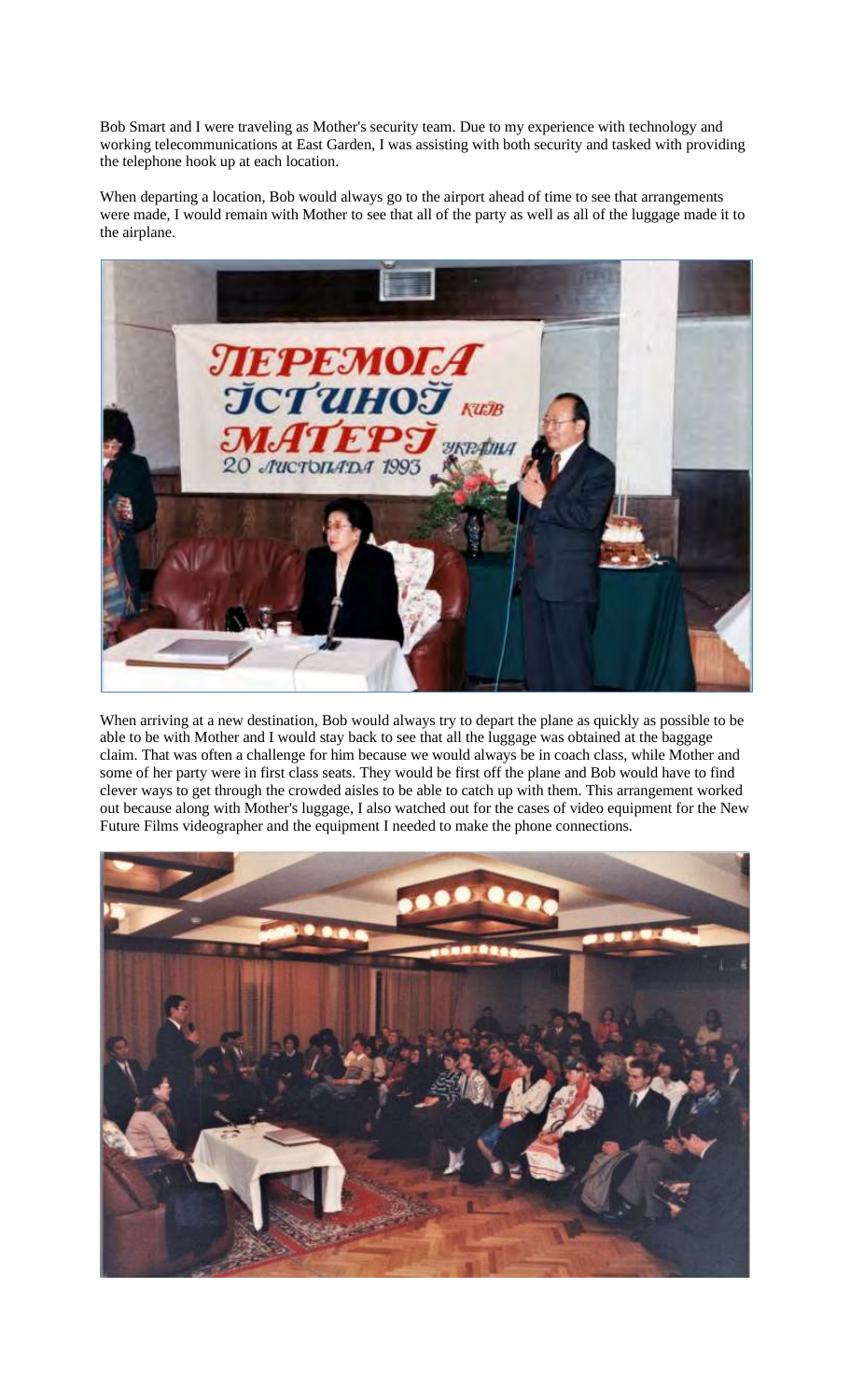The phone connection for Father to listen to the speech was not always possible. Some of the venues could not provide a phone line in the hall where the speech was taking place. Luckily, though, we would usually find a line at the hotel or where ever the post-event meeting with members was taking place.

We arrived in Ukraine and proceeded to Hotel Kiev that was near the National Drama Theater.

Ukraine had only recently become an independent country after the break up of the USSR. I was told that the members were locking the doors of the hall once the guests had arrived in order to keep out the KGB who wanted to stop the event.



I had researched as much as a I could at the venue and determined that there was no way there would be a phone line available. There was, however, a phone line at the hotel that we could use for Mother's meeting with the members.

This was 1993 in Ukraine, and telephone lines, especially for international calls, could be very difficult to get to work properly. Also, the hotel price for phone calls to the US was \$18 per minute.

Once I realized that we could not have a connection from the hall, I reported that to Mother and Peter Kim, then proceeded to work on making the connection in the hotel meeting room.

We had success with the connection. Father was connected on the line and after hearing a report about the event, songs were shared from Mother and Father and some of the members.

I will have to work compile more reflections and photos from these events.

One of the things I remember well from this tour, was certain countries where the leader had arranged for someone local to stay with me assist as a translator and with transportation when necessary.

In Ukraine the brother who assisted me was named Pavle. I do not know his last name, but I will always be grateful for that assistance which really helped to make success for connecting Mother and True Father by phone.